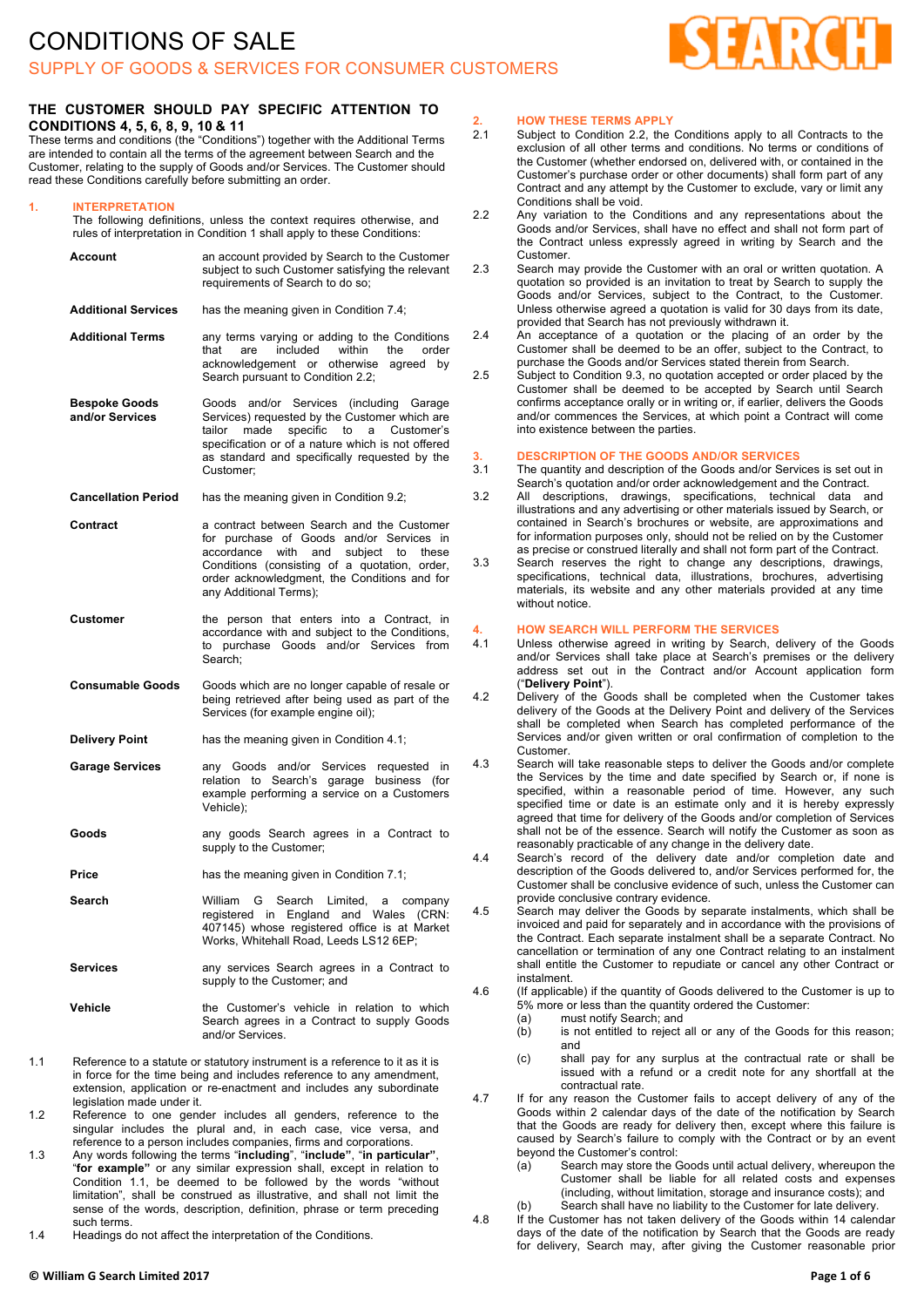# CONDITIONS OF SALE SUPPLY OF GOODS & SERVICES FOR CONSUMER CUSTOMERS



written notice, resell or otherwise dispose of part or all of the Goods and, after deducting reasonable storage, insurance and selling costs, account to the Customer for any excess over or charge the Customer for any shortfall in the Price.

- 4.9 Where the Customer has requested Garage Services, if for any reason the Customer fails to collect his Vehicle within 2 calendar days of the date of the notification by Search that the Vehicle is ready for collection then, except where this failure is caused by Search's failure to comply with the Contract or by an event beyond the Customer's control:
	- (a) Search may store the Vehicle, whereupon the Customer shall be liable for all related costs and expenses (including storage and insurance costs); and
	- (b) Search shall have no liability to the Customer for late delivery.
- 4.10 Where the Customer has requested Garage Services, if the Customer has not collected the Vehicle within 28 calendar days of the date of the notification by Search that the Vehicle is ready for collection, Search may, after giving the Customer reasonable prior written notice, resell or otherwise dispose of the Vehicle and, after deducting reasonable storage, insurance and selling costs, account to the Customer for any excess over or charge the Customer for any shortfall in the Price.
- 4.11 Search shall not be liable for delivering the wrong Goods or for nondelivery of or damage to the Goods or damage to the Customer's Vehicle, unless caused by Search's negligence.

#### **5. CUSTOMER'S OBLIGATIONS AND WARRANTIES**

- 5.1 The Customer warrants that all the information provided to Search is true and accurate and acknowledges that Search is relying upon such information in relation to the provision of the Services.
- 5.2 The Customer agrees to co-operate fully with Search and provide any assistance required to supply the Goods and/or Services, in particular, the Customer (where applicable) agrees to do the following at its own expense:
	- (a) Provide adequate and appropriate equipment and suitably trained and competent personnel at the Delivery Point to unload and load the Goods and any goods or materials necessary to perform the Services; and
	- (b) Inspect and check the Goods on delivery to ensure that they conform to the Contract and the Customer's requirements; and
	- (c) inspect and check the Goods on delivery to ensure that they conform to the Contract and the Customer's requirements; and
	- (d) ensure an authorised representative of the Customer signs the delivery note (or the equivalent documentation of a carrier) on delivery to confirm that the Goods are as ordered and undamaged and/or any documentation provided by or on behalf of Search to confirm completed performance of the Services; and
	- (e) provide a suitable lock-up for safe storage of all materials and equipment brought to the Delivery Point by Search (if any) and ensure these are insured whilst on the Customer's premises; and
	- (f) provide Search with all information, co-operation and support reasonably required by Search to enable Search to perform the Services in accordance with the Contract including all information relating to the hazards and risks to Search in respect of the Customer's premises or at the Delivery Point; and
	- (g) take such steps as Search requires to prepare the premises or the Delivery Point for delivery of the Goods or supply of the Services, such as marking out and drilling all holes in brickwork etc and providing such power supplies and equipment as Search reasonably requires, etc; and
	- (h) carry out all reasonable instructions of Search on all matters required to be undertaken in respect of the Services; and
	- (i) not to do anything, or omit to do anything, which could or would detrimentally affect the performance of the Services; and
	- (j) ensure that all health and safety requirements are maintained and compiled with and any licences and consents required from any government body or authority have been obtained; and
	- (k) provide Search with access at all reasonable times and otherwise as requested by Search to the Customer's premises or the Delivery Points to allow Search to supply the Services.

5.3 In addition to the Customer's obligations set out in Condition 5.2, where the Customer has requested Garage Services, the Customer agrees to:

- (a) provide his Vehicle; and<br>
(b) inspect and check the V
- inspect and check the Vehicle prior to drop off and notify Search of any marks, scratches, dints or any other damage (including external and internal);
- (c) provide Search with all information, co-operation and support reasonably required by Search to enable Search to perform the Garage Services in accordance with the Contract including all information relating to the hazards and risks to Search in respect of the Customer's Vehicle;
- (d) take such steps as Search requires to prepare the Customer's Vehicle for Supply of the Garage Services, such as clearing the Vehicle out of personal belongings, providing keys etc; and
- (e) provide Search with access at all reasonable times and otherwise as requested by Search to the Customer's Vehicle to supply the Garage Services.
- 5.4 If there are any differences between the information within the quotation and the order acknowledgement in respect of any Contract the latter shall prevail.
- 5.5 If Goods and/or Services are to be supplied under a Contract for use in connection with the Customer's existing equipment and/or structures and/or parts of his Vehicle the Customer shall be entirely responsible for ensuring that such equipment and/or parts are in all respects suitable and adequate for the purpose and properly installed.

# **6. TRANSFER OF RISK AND TITLE IN THE GOODS**

- 6.1 Where the Customer has requested Garage Services clauses 6.8 to 6.11 apply. For all other Goods and/or Services ordered clauses 6.2 to 6.7 apply.
- 6.2 The risk in the Goods shall pass to the Customer on delivery.<br>6.3 Title in the Goods shall not pass to the Customer until
- Title in the Goods shall not pass to the Customer until Search has received (in cash or cleared funds) from the Customer:
	- (a) the full Price for the Goods plus VAT; and
	- (b) all other sums which are due to Search from the Customer.
- 6.4 Until title in the Goods passes (as set out in Condition 6.3) the Customer shall:
	- (a) hold the Goods on a fiduciary basis as Search's bailee;
	- (b) store the Goods (at no cost to Search) separately from all other goods of the Customer or any third party in such a way that they remain readily identifiable as Search's property;
	- (c) not remove, destroy, deface or obscure any identifying mark or packaging on or relating to the Goods;
	- (d) maintain the Goods in satisfactory condition, keep them insured on Search's behalf for their full Price against all risks from the date of delivery and provide Search with a copy of the insurance policy on request;
	- (e) notify Search immediately if any of the events listed in Condition  $6.3$  (q) occur; and
	- (f) deliver up the Goods to Search on demand.
	- (g) The Customer's right to possession of the Goods shall end immediately if it has a bankruptcy order made against it or otherwise takes the benefit of any statutory provision for the time being in force for the relief of bankruptcy or the Customer fails to observe or perform any of its obligations under the Contract.
- 6.5 If before title to the Goods passes to the Customer any of the events listed in Condition 6.4(g) occur or Search reasonably believes any such event is about to occur and notifies the Customer accordingly, then, provided that the Goods have not been resold, or irrevocably incorporated into another product, and without limiting any other right or remedy of Search, Search may at any time require the Customer to deliver up the Goods.
- 6.6 If Search repossesses any Goods or the Customer delivers up any Goods, in accordance with this Condition 6 the Contract for those Goods shall be rescinded.
- 6.7 Search shall be entitled to recover payment for the Goods notwithstanding the fact that title in any of the Goods has not passed from Search to the Customer.
- 6.8 Where the Customer has requested Garage Services, the risk and title in the Goods shall pass to the Customer once the Customer removes the Vehicle from Search's premises.
- 6.9 The title in any Consumable Goods shall pass to the Customer once they have been used by Search in connection with providing the Goods and/or Services under the Contract.
- 6.10 Search shall be entitled to recover payment for the Goods notwithstanding the fact that title in any of the Goods has not passed from Search to the Customer.
- 6.11 Unless expressly agreed otherwise, any removed parts (such as mechanical parts, tyres etc) in the ordinary course of business will be disposed by Search in accordance with environmental and legislative requirements. A fee may be charged for this service.

### **7. WHAT IS THE PRICE OF THE GOODS AND/OR SERVICES**

- Unless otherwise agreed by Search in writing and subject to Conditions 7.2 and 7.3, the price for the Goods and/or Services shall be the price stated in the quotation or order acknowledgement provided by Search to the Customer in accordance with Conditions 2.3 and 2.5, together with any VAT and any other applicable costs ("**Price**").
- 7.2 The Price, and the cost of any Additional Services provided for in Condition 7.4, is based on the costs of materials, labour, sub-contracts, transport, taxes and duties and all other relevant costs at the date of the quotation and/or order acknowledgement and on the work being done in normal working hours.
- 7.3 Search reserves the right to vary the Price, by giving notice to the Customer prior to the delivery of Goods and/or completion of the Services, to take account of any variation (howsoever arising) in these costs or the imposition of any new taxes or duties between the quotation or order acknowledgement date and the completion date.
- 7.4 Subject to Condition 2.2, in addition to the Price, the Customer shall be provided with a quote, for any additional: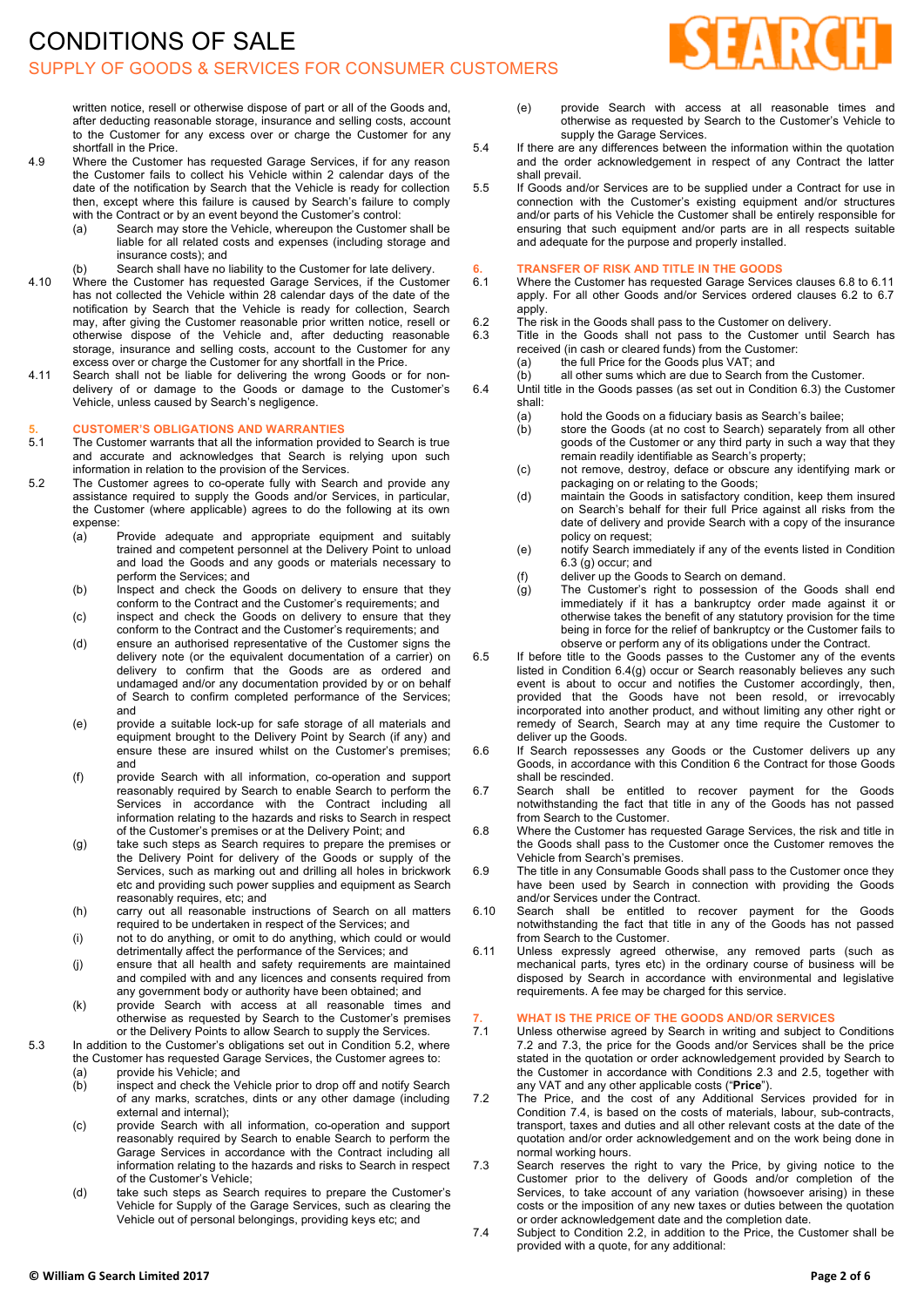

- (a) work to be carried out by Search or supply of additional goods, at the Customer's request, which Search was not originally contracted to undertake; and
- (b) work required as a result of any matter that Search did not know existed at the date of the quotation and/or order acknowledgement and Search could not reasonably have foreseen; and
- (c) work and/or costs as a result of the Customer providing inadequate or inaccurate instructions, information or drawings to Search or as a result of the Customer failing to comply with any of the Conditions

#### ("**Additional Services**").

- 7.5 Subject to Condition 7.6, where Additional Services are requested or required Search may, at its discretion, cease delivery of Goods and/or performance of the Services until the Customer has notified Search his/her decision to accept or reject the quote for Additional Services. In such circumstances Search shall not be liable for any delay in performance.
- 7.6 The Customer will have no obligation to accept a quote for Additional Services under Condition 7.4 and will have the right to cancel the Contract at that point before any Additional Services are supplied. The Customer will receive a refund or credit on Account for any Goods and/or Services not received, but shall pay for any Goods received and/or a proportion of the Services supplied at the contractual rate.
- 7.7 If the Customer does not accept a quote for Additional Services, Search also has the right to cancel the Contract where it reasonably decides that it is unable to continue work without Additional Services. In such circumstances, the Customer will receive a refund or credit on Account for any Goods and/or Services not received, but shall pay for any Goods received and/or a proportion of the Services supplied at the contractual rate.
- 7.8 The Customer acknowledges that, any quote accepted for Additional Services, will be a variation to the Contract in accordance with Condition 2.2 and will not be treated as a separate Contract for Goods and/or **Services**
- 7.9 Any costs for Additional Services will be invoiced by Search and be payable by the Customer in accordance with Condition 8.

#### **8. HOW THE CUSTOMER WILL MAKE PAYMENT**

- 8.1 Unless otherwise agreed in writing by Search, Search shall be entitled to issue an invoice for the Price on collection of the Vehicle by the Customer or where the Goods and Services are not delivered on the same date, after 14 days of delivery of the Goods, even if the Services have not been completed at that point in time.
- 8.2 Unless otherwise agreed in writing, for Customers with an Account that has not reached its credit limit each invoice submitted by Search shall be paid within 30 days of the end of the month following the month of invoice. For Customers without an Account, or with an Account that has reached its credit limit, the Price shall be paid, unless otherwise agreed, at the time of the order. Time for payment shall be of the essence.
- 8.3 Search reserves the right to exercise its absolute discretion and cancel the Account by notice.
- 8.4 If Search exercises its right to cancel or suspend the Account, in accordance with **Conditions 8.3** y, all sums owed to Search by the Customer at the date of cancellation or suspension shall be payable on demand and Search may continue trading with the Customer on the basis set out in Condition 8.1 for Customers without an Account.
- 8.5 No payment shall be deemed to have been received until Search has received cash or cleared funds and all sums payable to Search under a Contract shall become due immediately on its termination, howsoever arising.
- 8.6 The Customer shall make all payments due under the Contract in full without any deduction whether by way of set-off, counterclaim, discount, abatement or otherwise unless the Customer has a valid court order requiring an amount equal to such deduction to be paid by Search to the Customer.
- 8.7 Without prejudice to any of its other remedies, if any amount due from the Customer is not paid in accordance with the Conditions Search may do all or any of the following:
	- (a) treat any or all Contracts as repudiated by the Customer;<br>(b) without notice suspend or cancel delivery of the Goods
	- without notice suspend or cancel delivery of the Goods and/or performance of the Services under the Contract, and any other Contract, until the Customer pays the outstanding amount(s) in full;
	- (c) appropriate any payment made by the Customer under any other Contract with Search to pay for any outstanding amounts as Search may, in its sole discretion, think fit and/or
	- (d) charge interest at, whichever is greater of, the annual rate of 4% above the base rate of HSBC Bank Plc or the rate prescribed by law.
- 8.8 On termination of the Contract, howsoever caused, the rights of Search in this Condition 8 shall remain in effect.
- **9. CANCELLATION**
- Notwithstanding any other provisions of these Conditions, the Customer may amend or cancel any order for Goods and/or Services (whether or not confirmed) at any time before Search accepts the order in

accordance with Condition 2.5 or if the Contract includes Services, before Search commences performance of the Services.

- 9.2 The Customer may amend or cancel any order for Goods and/or Services at any time beginning at the moment an order acknowledgement is sent in accordance with Condition 2.5 and ending 14 days thereafter ("**Cancellation Period**"). Subject to Condition 9.10, if the Customer cancels the Contract within the Cancellation Period he will receive a full refund within 14 days of cancellation and unless otherwise agreed, by the same method of payment used (cash or credit on Account).
- 9.3 **The Cancellation Period does not apply to Contracts which are entered into at Search's premises or Contracts for Bespoke Goods and/or Services.**
- 9.4 Unless the Services are requested for emergency purposes, or in addition to urgent repairs or maintenance requested, Search will not commence any Services under the Contract until after the Cancellation Period. The Customer may request for Services to commence earlier by using the attached form found on page 6 of these Conditions or downloaded from Search's website at:
	- http://www.wgsearch.co.uk/conditions.php
- 9.5 It is acknowledged by the Customer that in the event of cancellation within the Cancellation Period following a request under Condition 9.3, the Customer will be liable to pay Search, all costs reasonably incurred on an apportioned basis at the contractual rate, in fulfilling the order up to the date of the Customer's notice of amendment or cancellation, including the full price of any Consumable Goods used.
- 9.6 It is acknowledged by the Customer that in the event Search completes the Services within the Cancellation Period following a request under Condition 9.4, the Customer will lose the right to cancel the contract.
- 9.7 To amend or cancel any order, the Customer must inform Search of such amendment or cancellation by:

Writing to Search at: **William G Search Ltd, Whitehall Road, Leeds, LS12 6EP** Email: **conditions@wgsearch.co.uk** Telephone: **0113-263-9081**

- 9.8 The Customer may but is not obliged to use the Model Cancellation Form, which can be found on page 5 of these Conditions or downloaded from Search's website at http://www.wgsearch.co.uk/conditions.php
- 9.9 The Customer's liability to Search for amending or cancelling an order in accordance with Conditions 9.1 and/or 9.2 shall be limited to paying Search all costs reasonably incurred in fulfilling the order up to the date of receipt of the Customer's notice of amendment or cancellation. However, where the amendment or cancellation is due to Search's failure to comply with the Conditions the Customer shall have no liability to Search for such.
- 9.10 Condition 9.1 and 9.2 will not apply where the Goods have been installed or Services completed prior to the Customer seeking to cancel the order or where the Goods have been made to measure or created, altered or modified to accord with the Customer's particular requirements.
- 9.11 Any amounts payable by the Customer under Condition 9.9 shall be invoiced by Search within 14 days of the cancellation date and shall be payable by the Customer in accordance with Condition 8.
- 9.12 The Customer's legal rights where the Goods and/or Services (including Bespoke Goods and/or Services) are faulty are summarised in Condition 10.

# **10. SEARCH'S PROMISE AND THE CUSTOMER'S LEGAL RIGHTS**

- Search warrants that the Services will be provided with reasonable skill and care.
- 10.2 Search warrants that at the time of delivery and for a period of 6 months from the date of delivery the Goods shall:
	- (a) conform in all materials respects with their description or the manufacturer's specification;
	- (b) be of satisfactory quality;
	- (c) be fit for any purpose Search says the Goods are fit for or for
	- any reasonable purpose for which the Customer use the Goods; (d) be free from material defects in design, material and
	- workmanship; and (e) comply with all applicable statutory and regulatory requirements for selling the Goods in the United Kingdom
- 10.3 If the Customer has any issues or complaints about the Goods and/or Services, they should contact Search as soon as possible in writing, by email or telephone. Search will endeavour to resolve any complaints the Customer has.
- 10.4 Search is under a legal duty to supply Goods and Services in conformity with the Consumer Rights Act 2015. Nothing in these terms will affect the Customer's legal rights, which are summarised at Condition 10.5.
- 10.5 Subject to Condition 10.6 and 10.7, where the Goods are faulty and/or the Services supplied are not performed correctly, the Customer is entitled:
	- (a) (where the Contract is for Goods only) within 30 days of delivery, cancel the Contract and receive a full refund;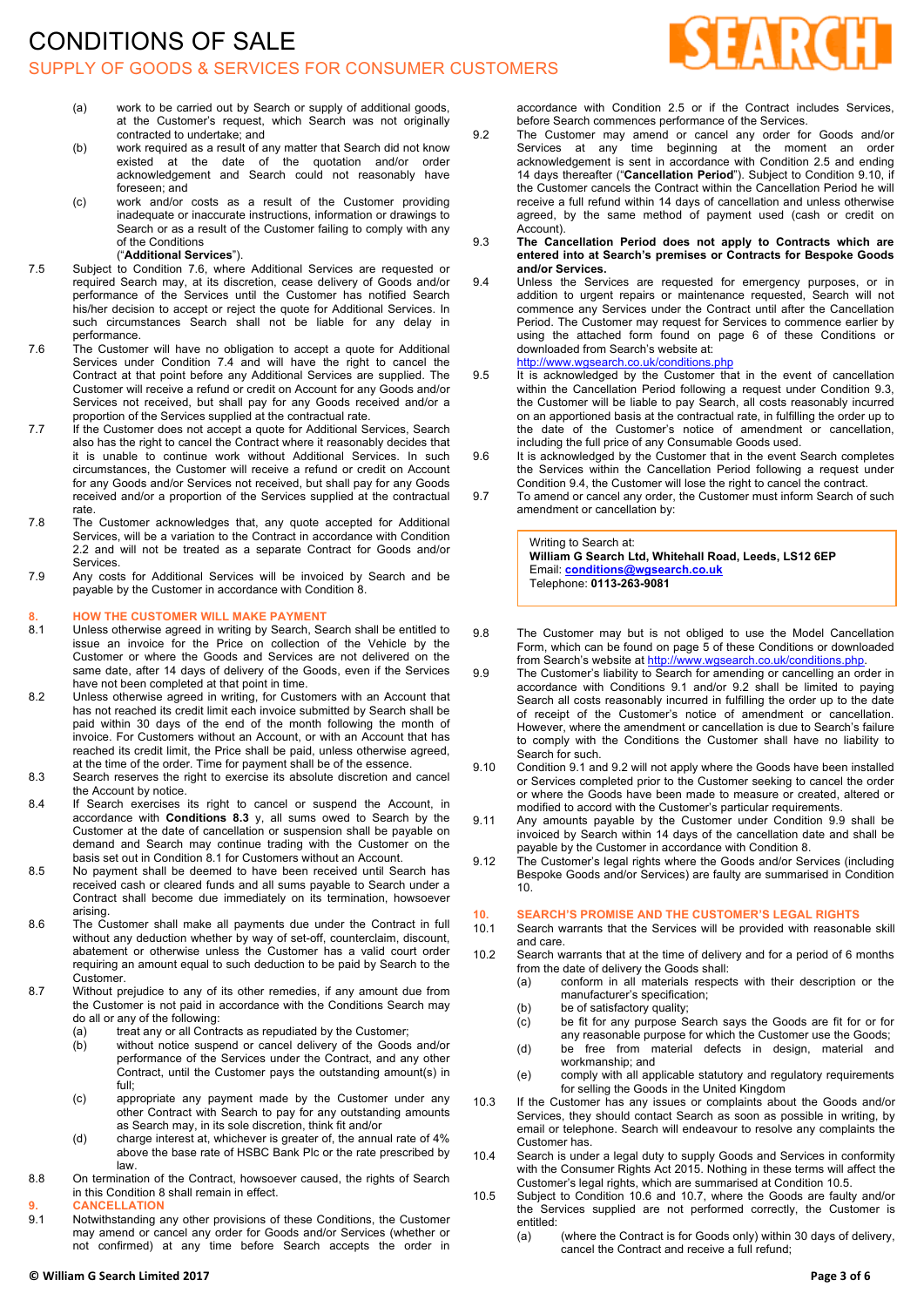### CONDITIONS OF SALE SUPPLY OF GOODS & SERVICES FOR CONSUMER CUSTOMERS



- (b) within 6 months of delivery, to request a repair or replacement;
- (c) Search are required to make a repair or replacement under Condition 10.5 (a);
	- (i) within a reasonable period of time;
	- (ii) without significant inconvenience to the Customer; and (iii) at no cost to the Customer.
- (d) where Search fails to fulfil their obligations under Condition 10.5 (b), the Customer will be entitled to:
	- (i) request a price reduction; or
	- (ii) cancel the Contract and receive a full refund.
- 10.6 Condition 10.5 shall not apply if the breach arises as a result of normal wear and tear, the customer's negligence or failure to comply with the Contract or failure to follow Search's oral or written instructions as to the storage, installation, commissioning, use or maintenance of the Goods or the Customer makes further use of the Goods after giving notice to Search in accordance with Condition 10.7 or the Customer alters, modifies, mishandles or repairs such Goods.
- 10.7 Before any refund and/or replacement is made under Condition 10.5, the Customer will:
	- (a) notify Search of the breach as soon as possible after the Customer discovers that the Goods and/or Services are not in accordance with the Contract; and
	- (b) give Search a reasonable opportunity, after receiving notice under Condition 10.7(a), to examine the relevant Goods (or the relevant part) and/or Services delivered at Search's expense.
- 10.8 Any Goods that are returned by the Customer pursuant to Condition 10.5 shall belong to Search unless Search repairs such Goods.
- 10.9 These Conditions shall apply to any repaired or replacement Goods supplied by Search.
- 10.10 Search's reasonable opinion as to the cause of the defect shall be final and binding unless the Customer can provide conclusive evidence to the contrary.
- 10.11 Owing to the nature of Bespoke Goods and/or Services supplied the Customer acknowledges that Condition 10.5 does not apply unless such Bespoke Goods and/or Services have been supplied in a negligent manner.

### **11. SEARCH'S LIABILITY TO THE CUSTOMER**

- The Customer should ensure that the Goods meet its requirements and are suitable for its purposes and should notify Search as soon as possible if this is not the case or if the Customer believes that the Goods do not comply with the warranty contained in Condition 10.1 and 10.2.
- 11.2 Subject to Conditions 4, 10 and 12, this Condition 11, sets out the entire financial liability of Search (including any liability for the acts or omissions of its employees, agents and sub-contractors) to the Customer in respect of any breach of the Contract, any use made or resale by the Customer of any of the Goods, or of any product incorporating any of the Goods and any representation, statement, tortious act or omission, including negligence, arising under or in connection with the Contract.
- 11.3 Subject to Conditions 11.4 and 11.5 and Search agreeing otherwise in writing:
	- (a) Search shall not be liable to the Customer for any pure economic loss, loss of profit, loss of business, depletion of goodwill or otherwise (in each case whether indirect or consequential) or any claims for consequential compensation whatsoever (howsoever caused) which arise out of or in connection with the Contract; and
	- (b) Search's total liability in contract, tort (including breach of statutory duty or negligence), misrepresentation, restitution or otherwise arising out of or in connection with the performance or contemplated performance of the Contract shall be limited to the greater of £50,000 or 100% of the Contract Price.
- 11.4 Conditions 11.2 and 11.3 do not prevent the Customer from claiming foreseeable loss of or damage to the Customer's physical property and nothing in these Conditions limit in any way Search's liability for:
	- (a) death or personal injury caused by Search's negligence; or
	- (b) fraud or fraudulent misrepresentation; or
	- (c) any other matter for which it would be illegal or unlawful for Search to exclude or attempt to exclude liability.
- 11.5 Nothing in these Conditions affects the Customer's legal rights. Advice about the Customer's legal rights is available from the Customer's local Citizen's Advice Bureau or trading standards office.

# **12. EVENTS BEYOND CONTROL**

Search reserves the right to defer the date of delivery, cancel the Contract or reduce the volume of the Goods (in each case without liability to the Customer) if it is prevented from or delayed in the carrying on of its business due to circumstances beyond its reasonable control including, without limitation, acts of God, governmental actions, war or national emergency, acts of terrorism, protests, riot, civil commotion, fire, explosion, flood, epidemic, labour disputes (other than in relation to Search's own workforce) or restraints or delays affecting suppliers or carriers, or inability or delay in obtaining supplies of adequate quality, provided that, if the event in question continues for a continuous period in excess of 60 days, the Customer shall be entitled to give notice in writing to Search to terminate the Contract.

#### **© William G Search Limited 2017 Page 4 of 6**

- **13. GENERAL** Each right or remedy of Search under the Contract is without prejudice to any other right or remedy of Search whether under the Contract or not.
- 13.2 All intellectual property rights, including, without limitation, copyright and trademarks, and all other rights in any documents or materials provided by Search to the Customer under the Contract shall belong to Search.
- 13.3 Except as permitted by law, the Customer shall not disclose any confidential information or commercial know-how provided by or relating to Search.
- 13.4 Search will use and process the Customer's information and personal data in accordance with its privacy policy incorporated in these Conditions by reference (as amended from time to time and available on Search's website at: http://www.wgsearch.co.uk/conditions.php).
- 13.5 If any Condition is found by any court to be wholly or partly illegal, invalid, unenforceable or unreasonable it shall, to the extent of such illegality, invalidity, unenforceability or unreasonableness be deemed severable and the remaining Conditions, and the remainder of such Condition, shall continue in full force and effect. In the event that such court decides that such Condition is not severable, the parties agree to substitute such Condition with a legal, valid, enforceable and reasonable Condition which achieves, to the greatest extent possible, the same commercial effect as
- the original Condition. 13.6 Failure or delay by Search to enforce, or partially enforce, any provision of the Contract shall not be construed as a waiver of any of its rights under the Contract. Any waiver by Search of any breach of, or any default under, any provision of the Contract by the Customer shall be in writing and shall not be deemed to be a waiver of any subsequent breach or default and shall in no way affect the other provisions of the Contract.
- 13.7 No provisions of the Contract are enforceable by virtue of the Contracts (Rights of Third Parties) Act 1999 by any person who is not a party to the Contract.
- 13.8 All notices sent by the Customer to Search must be sent to Search at its registered address (as detailed in Condition 1) or by email (conditions@wgsearch.co.uk) or facsimile or as otherwise agreed by Search. Search may send notices to the Customer at the email or postal address, or by facsimile to the number, provided by the Customer to Search.
- 13.9 All communications between the parties about the Contract, including any notices to be sent or received under the Contract, must be in writing. Notices shall be deemed served on delivery if delivered by hand, 48 hours after posting if sent by post, and on completion of transmission if sent by email or facsimile.
- 13.10 The formation, construction, performance, validity and all aspects of the Contract shall be governed by the law of England and Wales and the parties submit to the exclusive jurisdiction of the English courts.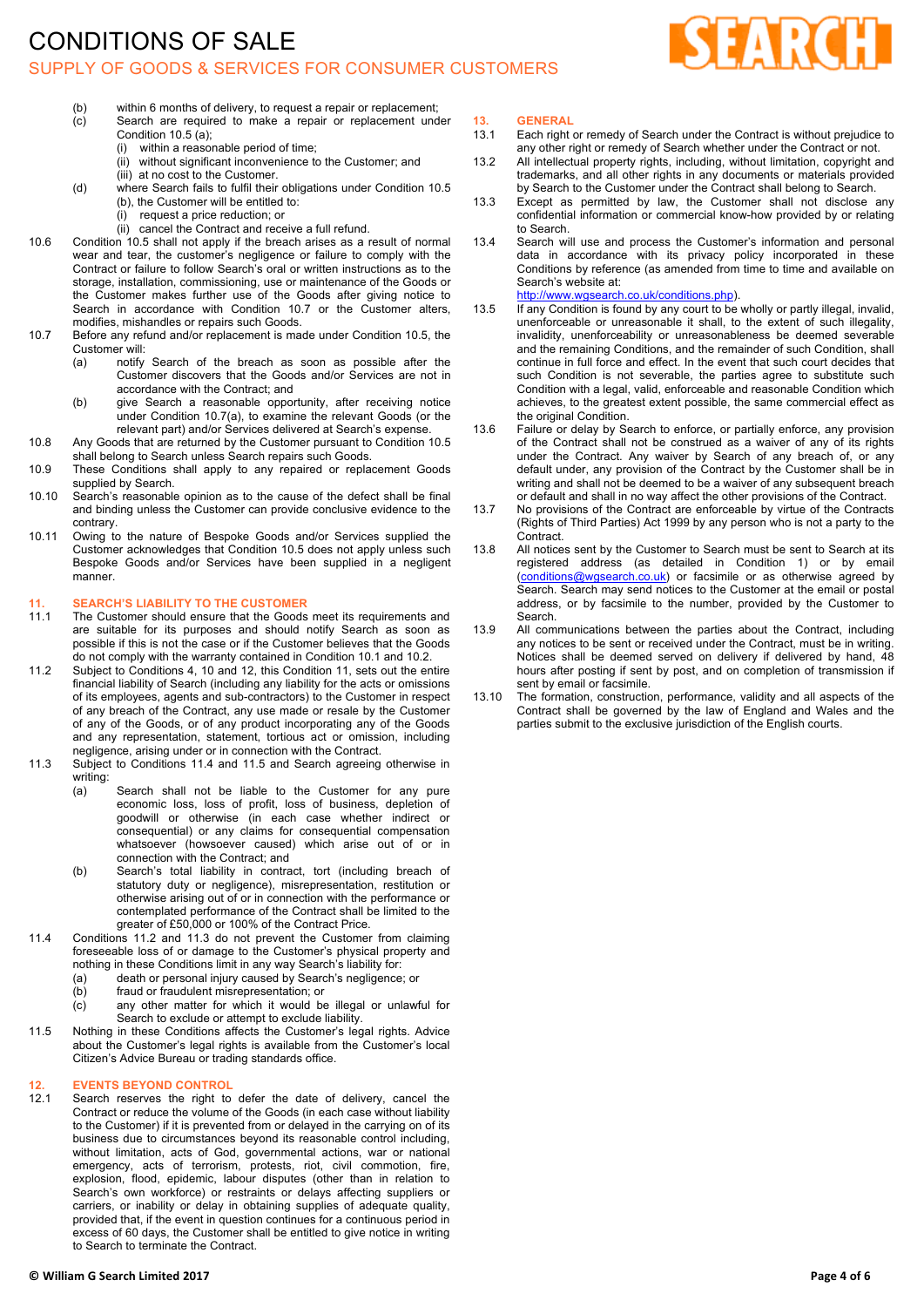# CONDITIONS OF SALE SUPPLY OF GOODS & SERVICES FOR CONSUMER CUSTOMERS



### **MODEL CANCELLATION FORM**

To William G Search Ltd, Whitehall Road, Leeds, LS12 6EP

I/We [\*] hereby give notice that I/We [\*] cancel my/our [\*] contract of sale of the following goods and/or services [\*],

Ordered on [\*]/received on [\*],

Name of consumer(s),

Address of consumer(s),

Signature of consumer(s) (only if this form is notified on paper),

Date

[\*] Delete as appropriate